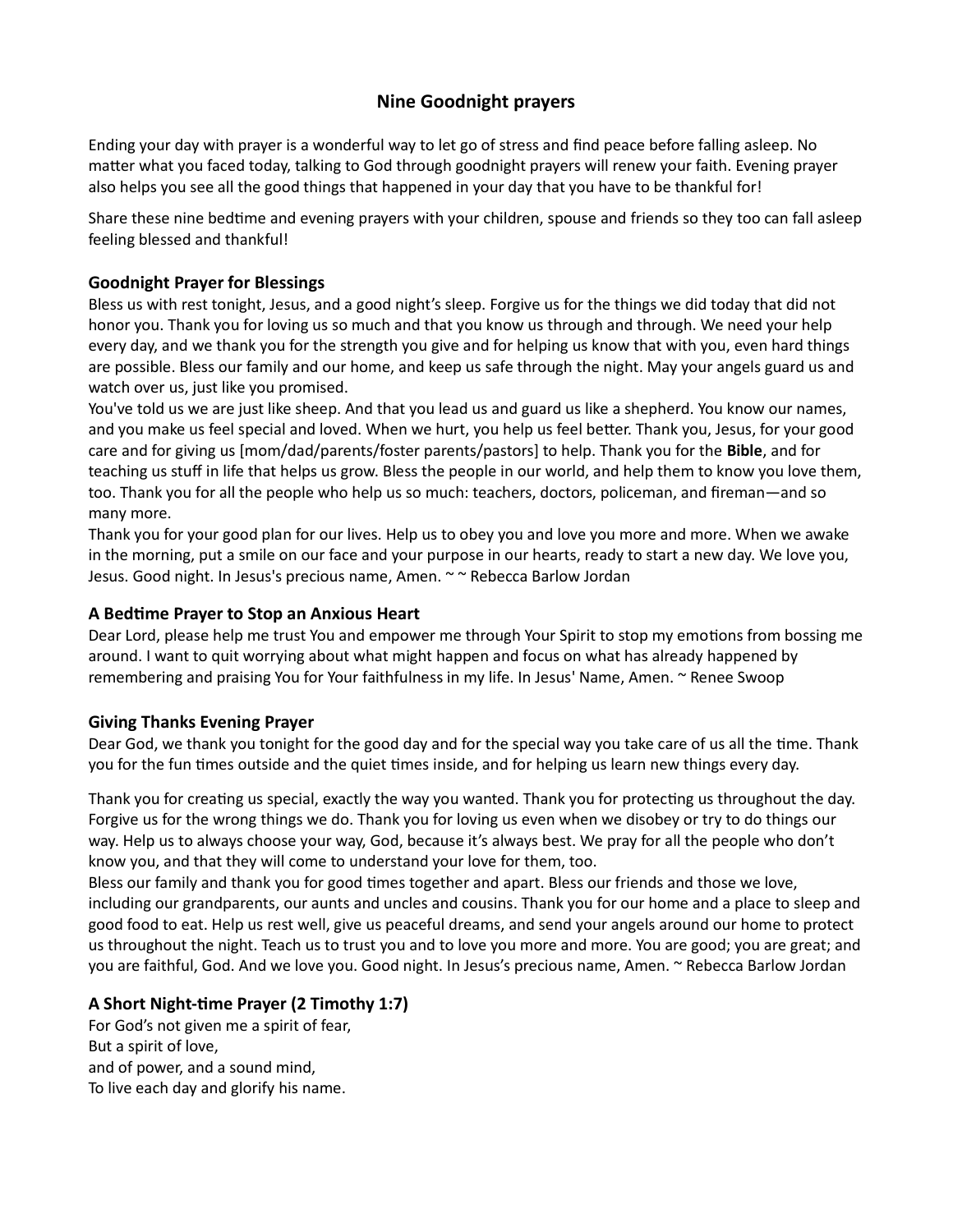## Popular Child's Bedtime Prayer, 18th Century

Now I lay me down to sleep, I pray the Lord my soul to keep. If I should die before I wake, I pray the Lord my soul to take.

### Alternative Version for Children:

Now I lay me down to sleep, I pray the Lord my soul to keep, Watch and guard me through the night, and wake me with the morning light. Amen.

### A BeauƟful Prayer to End the Day

Heavenly Father, my day is drawing to an end, and I'm ready to turn in. But before I do, I have to thank you for your faithfulness today. It's always a good day, even when things may not go the way I plan, or when the world seems in chaos, because you are in control.

For all the times when I was aware of your help today, all the times when your unseen presence seemed so near, thank you, God. But for all the ways you worked behind the scenes, unknown to me, moments when heaven-sent angels moved on my behalf in ways I'll never know, thank you for those also, Lord. Forgive me for any foolish actions on my part today or things I did without first asking your blessing or wisdom. Those are moments I'd rather forget, but I'm so grateful for your forgiveness when I ask. I never want to go to bed without clearing the air between us, Lord. Our friendship means too much, and your holiness deserves that. Thank you for loving me just as I am. Your love compels me to give you my all and fills my heart with praise for the relationship we share because of Jesus.

As I close my eyes tonight, I'm praying for loved ones around me, for friends and those who need to know you, Lord. I'm praying that your love, like the billions of stars in the night sky outside, will touch them and help them see who you really are. I pray for our world and those in it. I pray for their needs as well as my own. Grant me a good night's sleep tonight, God, so that I can awake refreshed and ready to begin another day loving you. Thank you again for blessings so undeserved and too numerous to count. I love being your child, and I long for the word "faithful" to describe my service to you, each day of every year. When I awake in the morning, may it be with a joyful smile, not a grumpy spirit. May your protection and your presence bathe this place with peace and safety against the enemy. Good night, L

ord. In Jesus's name, Amen. ~ Rebecca Barlow Jordan

#### Father We Thank Thee

Father, we thank thee for the night, And for the pleasant morning light; For rest and food and loving care, And all that makes the day so fair. Help us to do the things we should, To be to others kind and good; In all we do, in work or play, To grow more loving every day. -- Rebecca Weston - 1890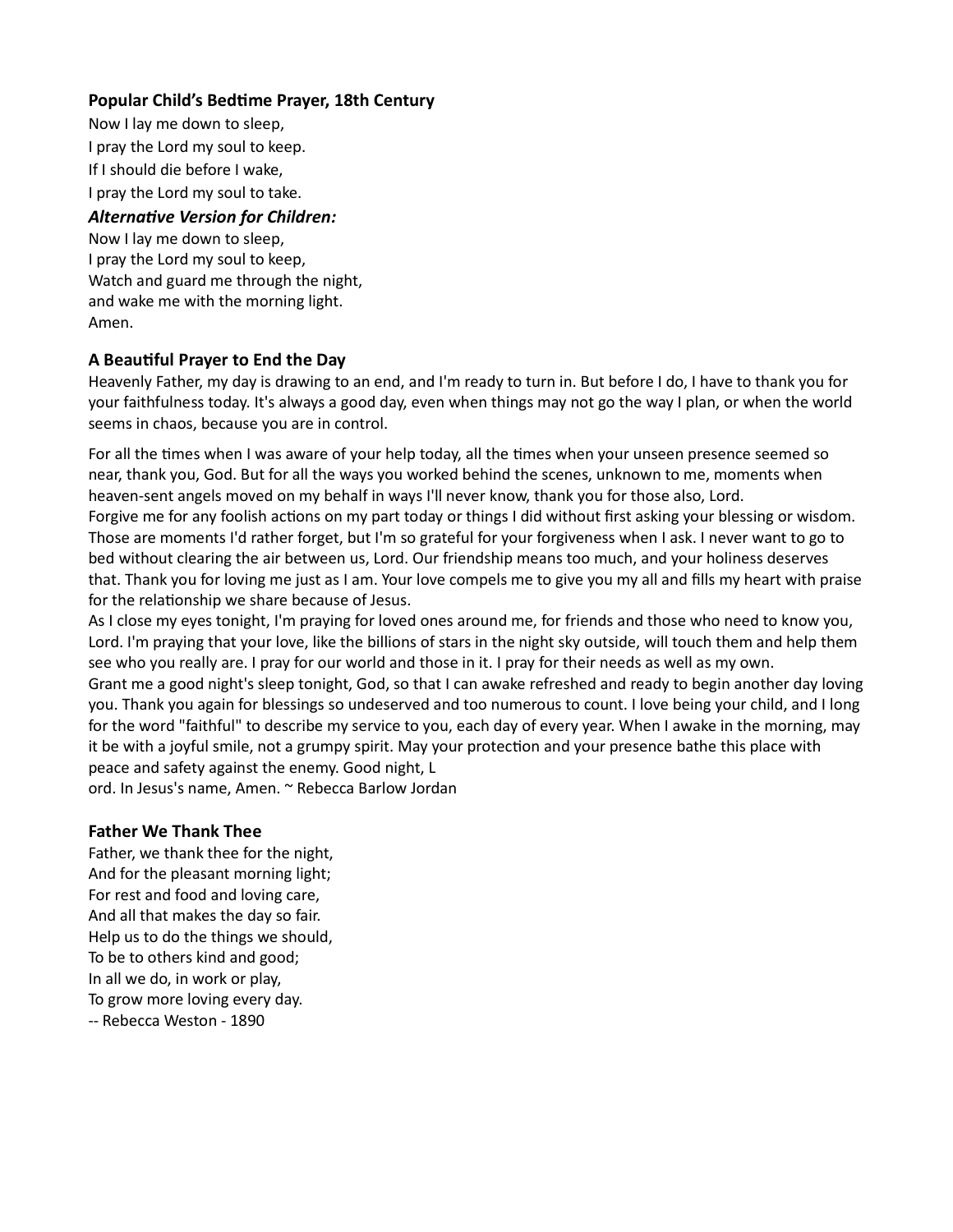## Bedtime Prayer (song by Twila Paris)

Now I lay me down to sleep I pray dear Lord that you will keep Your eyes upon this sleeping world Every little boy and girl

Bless the children far away The ones who don't know how to pray Those who are not feeling well The little one the slipped and fell Bless the puppy down the street The neighbors I have yet to meet Bless my mom and dad especially Just one more thing I'd like to say Before I close another day I'd like to thank you Lord for all the ways That You bless me Bless the child whose home is torn The babies who are not yet born Bless the ones who take your word To all the hearts that have not heard Bless all your children everywhere I hope they know how much you care Maybe someday I can go And tell them that You love them so Bless Grandma and my Grandpa too And all my friend and all they do Bless every twig upon my family tree Just one more thing I'll say to you I'm so amazed by all you do I'll thank you once again because it's true That you bless me

# The Examen (Evening Reflection)

Written by St. Ignatius Loyola, the Examen is a daily process for prayerfully reflecting on your day.

## 1. Remember God's presence.

Even after a trying day, God will quiet your soul as you remember His presence and intentionally seek to enter into it. Remember He's with you. Invite Him to make Himself present to you.

## 2. Respond to Him with thanks.

Giving thanks gives God glory and helps us look on the bright side of a bad day. What small blessings can you thank God for?

## 3. Reflect on how God showed Himself to you.

God reveals himself through scripture, but we also see glimpses of him in nature, events, and people. Sometimes He shows up loudly through miraculous, divine intervention. Other times He shows Himself quietly through the beauty of a flower or an earnest conversation. As you look back over your day, can you identify moments where you sensed God's revelation or intervention?

## 4. Repent of your failings.

I don't like recognizing my own sin, but repentance is key to continual renewal in our relationship with God.As you reflect on your day, remember specific points where you failed. Bring your shortcomings before God and ask Him to forgive you.